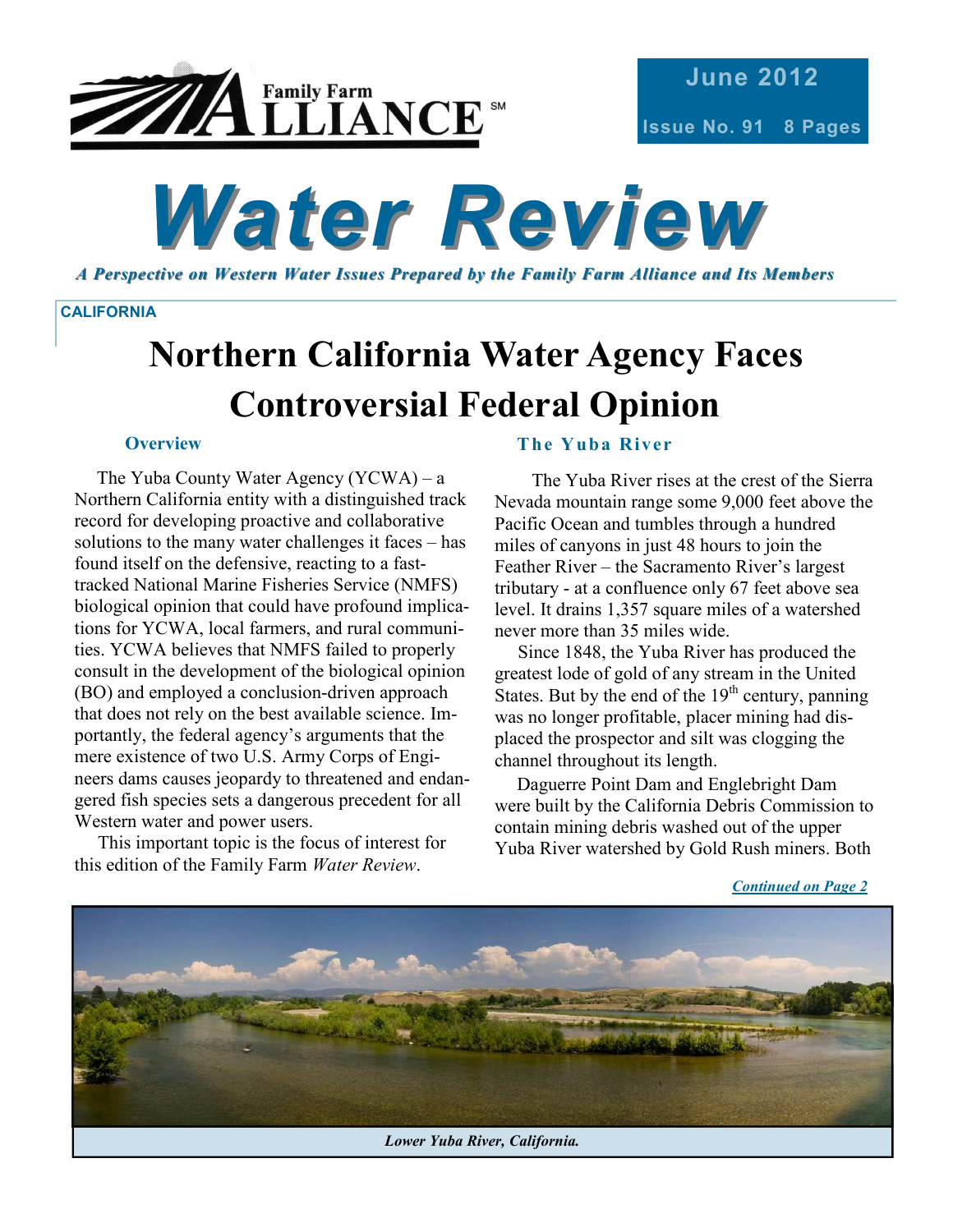### **The Yuba River** *(Continued from Page 1)*

facilities are now owned and operated by the U.S. Army Corps of Engineers. Daguerre, originally built in 1906, is 25 feet tall, and has functioning fish ladders at its north and south ends. Englebright, constructed in 1941, is 260 feet tall and has no fish ladders. YCWA built New Bullards Bar Dam in 1970 with dedicated flood storage.

 Still, mining debris continues to affect fisheries and flood protection on the Yuba River. For example, the U.S. Geological Survey has estimated that there is approximately 28 million cubic yards of mining sediment contained in

developed in response to the 1955 flood.

 Today, the Yuba River, with no fish hatcheries, is one of California's most important rivers because it likely provides habitat for some of the Central Valley's last wild, native Chinook salmon and steelhead runs. Conflicting roles related to fisheries resources, water supply reliability, flood concerns, and surface and groundwater management associated with the Yuba River have resulted in ongoing water litigation between environmental and water supply interests.

### **Yuba County Water Agency**

Englebright reservoir. The release of this material into the Yuba, Feather and Sacramento rivers could have devastating effects on public safety, and the environment. There

were ten major floods on



Established in 1959 by an act of the State Legislature and headquartered in historic Marysville, California, YCWA is a public agency governed by a 7 member Board of Directors comprised of the five members of the Yuba

the Yuba during the previous century. In 1955, as every watershed in California was hit by tropical storms, the Yuba became a ravaging torrent that choked its mountain channel, poured over the dams at Bullards Bar and Englebright Reservoir and ripped into the valley. The 1955 Yuba River flood came within inches of flooding Marysville, wreaked havoc in Yuba City, killed 40 people, forced almost 30,000 people to flee the county, and reinforced the contention that there was an urgent need for a major water program. YCWA's water and power project was

County Board of Supervisors and two members elected at large. When bid in 1966, the \$185 million Yuba River Development Project was the largest single non federal, non state construction contract of its kind. Today, YCWA owns and operates 4 dams with a storage capacity of roughly 1 million acre-feet of water and associated powerhouses capable of generating approximately 400 Mw of energy. Additionally, Bullards Bar Reservoir provides a multitude of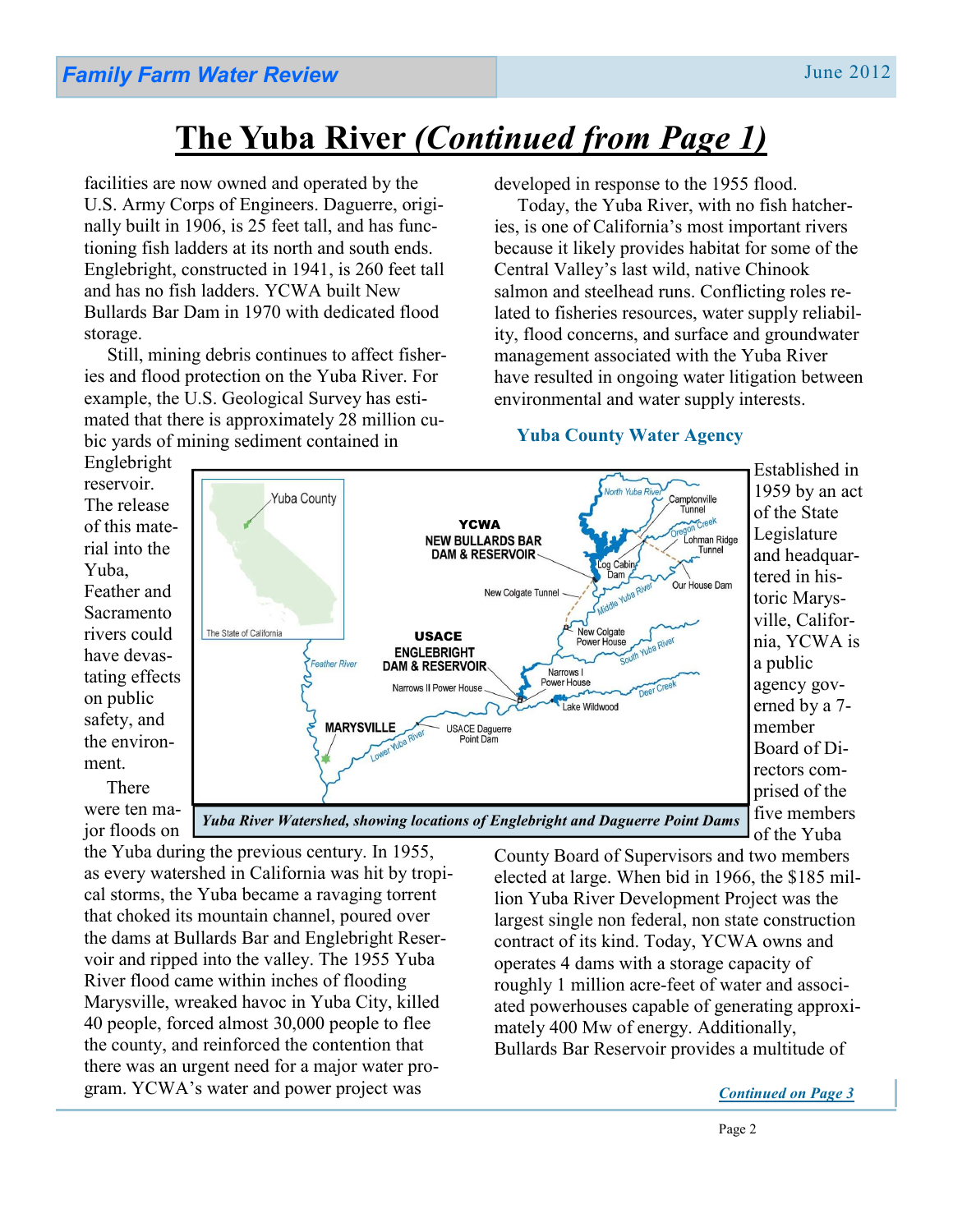### **Yuba County Water Agency** *(Continued from Page 2)*

recreational activities, including boating, fishing and camping. YCWA delivers about 310,000 acre-feet of water to local irrigation districts annually.

 A leader in water transfers and fisheries restoration, YCWA is involved in many constructive efforts with local, state and federal agencies, and conservation groups.

 The primary functions of YCWA are the generation of hydroelectric power, flood control, fisheries enhancement, recreation, conservation and storage of water, and wholesale of water to eight local water companies and irrigation districts.

### **Yuba River Water Use**

During an average year, the annual snow and water runoff that passes down the Yuba River is about 2.4 million acre feet. The maximum annual runoff experienced on the river in 1982 was nearly 5 million acre feet. Approximately 16% of water is diverted by YCWA for irrigation supplies to 8 water districts and companies, other districts and individuals with their own water rights on the Yuba River. About 20% is diverted to other watersheds for water supply and production of electricity. The remainder - 64% - stays in the stream for fish and wildlife and either flows to the ocean or is diverted from the Sacramento-San Joaquin River San Francisco Bay Delta (Delta) by the state and federal water projects and Delta water users.

 During low runoff years, YCWA has sold excess water to help alleviate drought conditions being experienced elsewhere in California. It has sold water to various northern California cities, the California Department of Water Resources, other water or irrigation districts and the State Water Bank.

#### **Importance of Surface Water Supplies**

Historically, the farmers in a significant portion of the southern YCWA service area relied solely upon groundwater for irrigation. As a result, the groundwater table in southern Yuba County became overdrafted. This overdraft condition reduced water supplies, increased water quality problems and resulted in crop losses.

 One of the primary reasons leading to the formation of YCWA and the Yuba River Development Project was to remedy these problems by providing a reliable surface water supply. These actions helped develop agriculture – the production of fruit, rice, nuts and pasture for cattle into the primary economic engine of Yuba County with total agricultural production valued



*Early season rice harvest in Yuba County.*  **(Source: article.wn.com)** 

at nearly \$200 million in 2009. The application of surface water to farmland in the south Yuba County groundwater basin has provided in-lieu groundwater recharge that has raised groundwater levels by up to 100 feet.

 "Now, our south Yuba County basin groundwater has generally recovered to the historic levels that existed before agricultural pumping started," said Curt Aikens, general manager for YCWA.

*Continued on Page 4*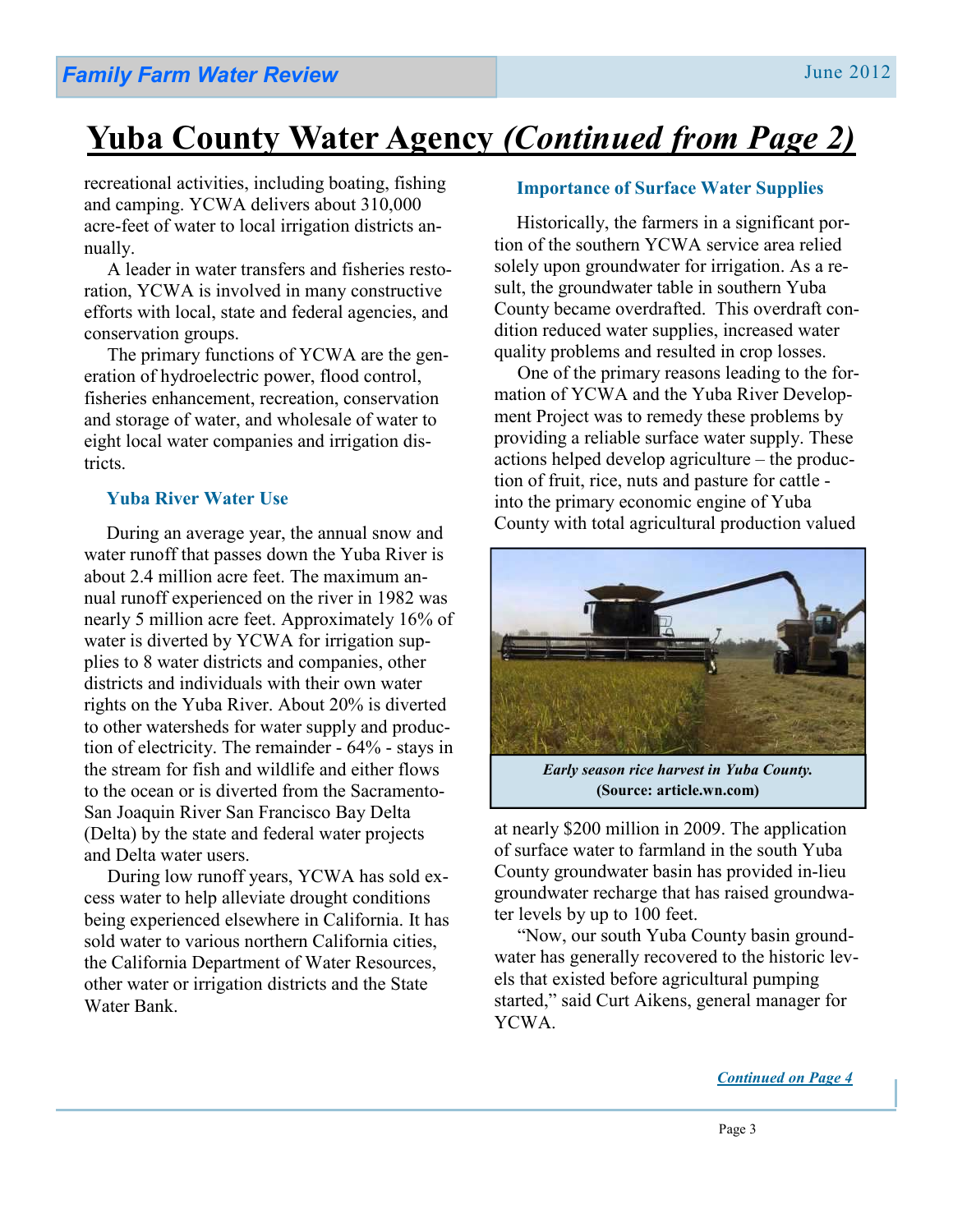### **Proactive, Solution-Driven Efforts** *(Cont'd from Pg 3)*

### **Proactive, Solution-Driven Efforts**

YCWA is a widely recognized leader in collaborative efforts to improve Yuba River fisheries habitat, enhance flood protection and responsibly manage water supplies. Recently, YCWA

ing salmon and steelhead into the upper Yuba watershed," said Aikens.

### **Recent Litigation on the Yuba**

Today, the U.S. Army Corps of Engineers

completed the awardwinning Lower Yuba River Accord, which resolved decades of litigation. The Accord concludes a 20 year controversy, and enables YCWA to successfully



*Former California Governor Arnold Schwarzenegger presents Gary Bobker (The Bay Institute) and YCWA leaders with the Governor's Economic and Environmental Leadership Award for their development of the Yuba River Accord.* 

operate the Yuba River Development Project for hydropower, irrigation, flood control, recreation and fisheries benefits – all in an innovative manner that surpasses the project's original requirements. As a settlement agreement, the Yuba Accord is the final product of nearly three years of intense negotiations among 17 stakeholders, including local irrigation districts, state and federal resource agencies, and conservation groups.

 "The Yuba Accord enables YCWA to provide higher instream flows for salmon and steelhead and still meet all of our responsibilities to the people of Yuba County," said Aikens.

 YCWA is also now leading the North Yuba Reintroduction Initiative, a collaborative effort to evaluate the potential for reintroducing salmon and possibly steelhead to the North Yuba River watershed, and, if such a program is feasible, to carry it out.

 "The North Yuba Reintroduction Initiative is the best, or the most practical approach to return-

mous fish protected by the Endangered Species Act (ESA) are known to have historically accessed habitat in reaches of the Yuba River, NMFS issues biological opinions (BOs) that review the effects of Corps actions on these fish species.

On July 8, 2010, in a suit brought by South Yuba River Citizens League (SYRCL) and Friends of the River, Judge Lawrence K. Karlton of the U.S. District Court for Eastern California found that NMFS acted "arbitrarily and capriciously" in issuing a 2007 BO concluding that operations at the Corps' Daguerre Point and Englebright Dams posed no jeopardy to three ESA-listed fish populations. The court remanded the document to NMFS. On December 20, 2011, Judge Karlton ordered NMFS to file a new BO by February 29, 2012.

The ensuing February 2012 BO shocked YCWA and local political leaders by concluding

(Corps) operates and main-

Englebright and Daguerre Point dams and recreational facilities on and around Englebright Reservoir on the Yuba River. Because anadro-

tains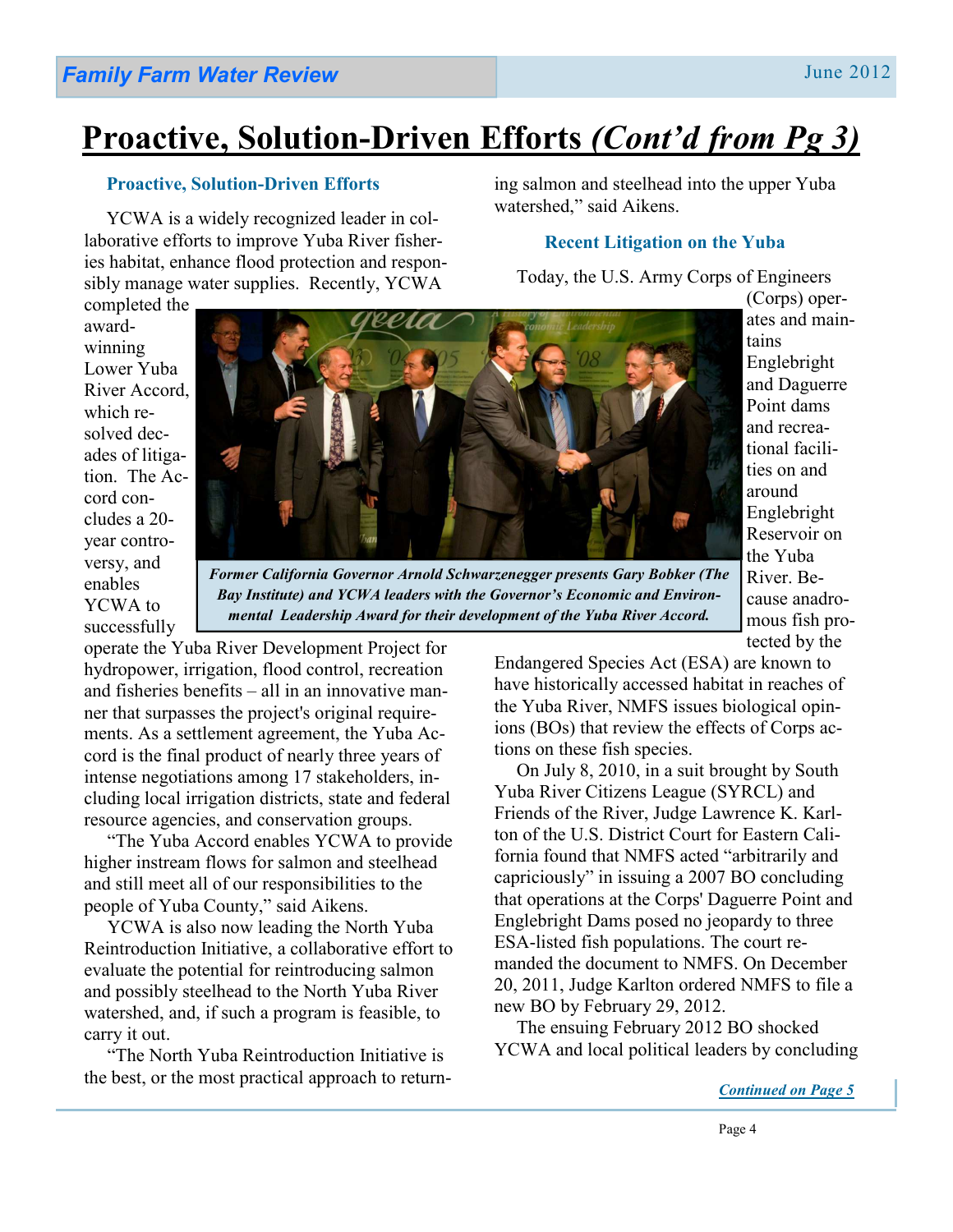### **Recent Litigation on the Yuba** *(Continued from Page 4)*

that implementation of the proposed action would "likely jeopardize" the fish species or "adversely modify" designated critical habitat.

 NMFS's BO directs the Corps to implement nearly 30 separate, but related actions. Some of these include; near-term and long-term actions for fish passage at both dams, evaluating the biological impacts of the training walls that keep the lower Yuba River in its channel during floods,

and changing lower Yuba River flows through conditions in Corps permits and licenses. The BO even questions the Yuba Accord instream flows, which many had thought resolved decades of litigation, and which was supported by numerous parties, including NMFS.

 NMFS's BO calls for the Corps to take extensive actions to

improve fish passage at Daguerre Point Dam and to provide fish passage for the first time ever at Englebright Dam. Under the BO, the Corps must "develop and implement [a strategy] to reintroduce federally listed anadromous salmonids to historic habitats in the Yuba River upstream from Daguerre and Englebright Dams by Dec. 1, 2013," according to the BO. Ultimately, it said, "volitional fish passage" at the dams is the "preferred approach," and the agency is requiring that "dam removal or modification" be considered in the long term.

### **YCWA Concerns**

 YCWA believes that the NMFS BO broadly interpreted the Corps' operations and maintenance of these dams to include their "mere presence." Using this broad interpretation, NMFS incorrectly concluded that the Corps' ongoing activities jeopardizes the existence of spring run Chinook salmon, steelhead and green sturgeon and their habitats in the Yuba River watershed.

 "NMFS surely understands that the Corps' discretionary actions with respect to these facilities are quite limited," said Aikens. "These debris dams require no operation and very little

maintenance."

 As a result of the BO's flawed analysis, YCWA believes the BO has become a vehicle for implementing a range of questionable recovery actions that have not been responsibly evaluated, authorized, or funded.

 According to YCWA officials, NMFS's BO does not provide specific details for all of these

actions. Instead, they say, it directs the Corps to design and implement the required actions and plans without an upfront analysis of their social, economic or environmental consequences, their anticipated benefits or costs, or even practical alternatives.

 "These actions could range from tens of millions of dollars to hundreds of millions and their social and environmental impacts could be even more costly," said Mary Jane Griego, Chair of the YCWA board of directors.

 Because the Corps does not have explicit Congressional authority or funding to implement many of these actions, it is uncertain how or when they will comply with the BO.

"We, and the Corps, have clearly said to



*Daguerre Point Dam.*  **(Source: D. Simondynes)**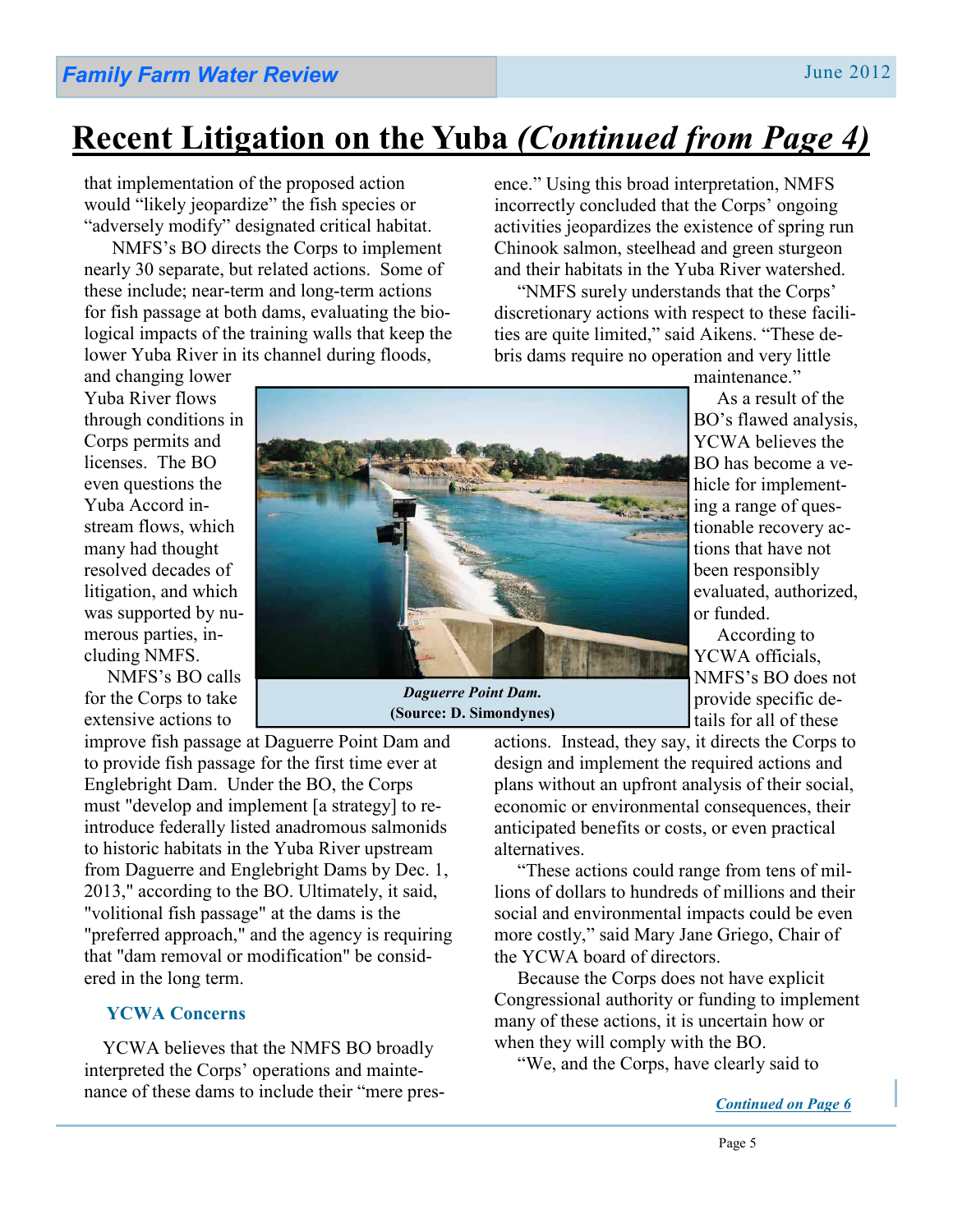### **Critical Flaws in the Opinion** *(Continued from Page 5)*

NMFS that their BO does not rely upon the best available scientific information, contradicts collaboratively developed science, is counterproductive to salmon restoration and may cause real social, economic and environmental consequences to California's economy and environment," said Aikens.

### **Critical Flaws in the Biological Opinion**

YCWA officials point to three critical flaws in the NMFS BO.

 First, NMFS improperly requires the Corps to address nearly every human and non-human "stressor" on these species, rather than just the Corps' discretionary "actions" of maintaining Daguerre and Englebright dams. The NMFS BO infers that the adverse effects of a lack of riparian vegetation on the river, poaching, off-road recreational vehicles and even invasive species are the Corps' responsibility to address.

 Second, for many of the thirty actions the BO directs the Corps to perform, the Corps likely does not have clear legal authority or the budget to implement, and some include deadlines that fail to provide the Corps time to comply with the Endangered Species Act or National Environmental Policy Act.

 Finally, the BO includes an array of factually incorrect statements, unsubstantiated arguments, reliance on outdated, incomplete or flawed information, and fails to use the best available scientific and commercial information.

 "We are disappointed that the NMFS BO ignores collaborative science from the Yuba Accord River Management Team (RMT) and the Yuba Salmon Forum, which includes representatives from the California Department of Fish and Game, and the University of California at Davis," said Aikens.

 YCWA believes the NMFS BO threatens the Lower Yuba River Accord by challenging collaborative science-based instream flows that NMFS helped to develop, along with other state and federal agencies, and conservation groups.

The BO also directs the Corps to establish a new entity to the Accord's RMT, which could complicate the existing collaborative scientific research program. And finally, by challenging the Accord's instream flow program, NMFS BO may threaten YCWA's ability to transfer water, including a minimum transfer of 60,000 acre-feet every year for fish and wildlife uses in the Bay-Delta.

### **Other Impacts**

The impacts of this BO are numerous and have not been sufficiently evaluated by NMFS, according to YCWA.The BO introduces a level



*Englebright Dam on the Yuba River.*  **(Source: U.S. Army Corps of Engineers)** 

of uncertainty into the management and use of water by local farmers who irrigate roughly 100,000 acres of land to raise rice, peaches, plums, walnuts, livestock and other crops. The BO will redirect the effort, energy and resources of YCWA and many others away from voluntary, collaborative work on fisheries restoration in the Yuba River watershed (including the Yuba Salmon Forum and aforementioned North Yuba Reintroduction Initiative).

 Importantly, this BO raises expectations that dams will be removed without responsibly addressing the real consequences that such actions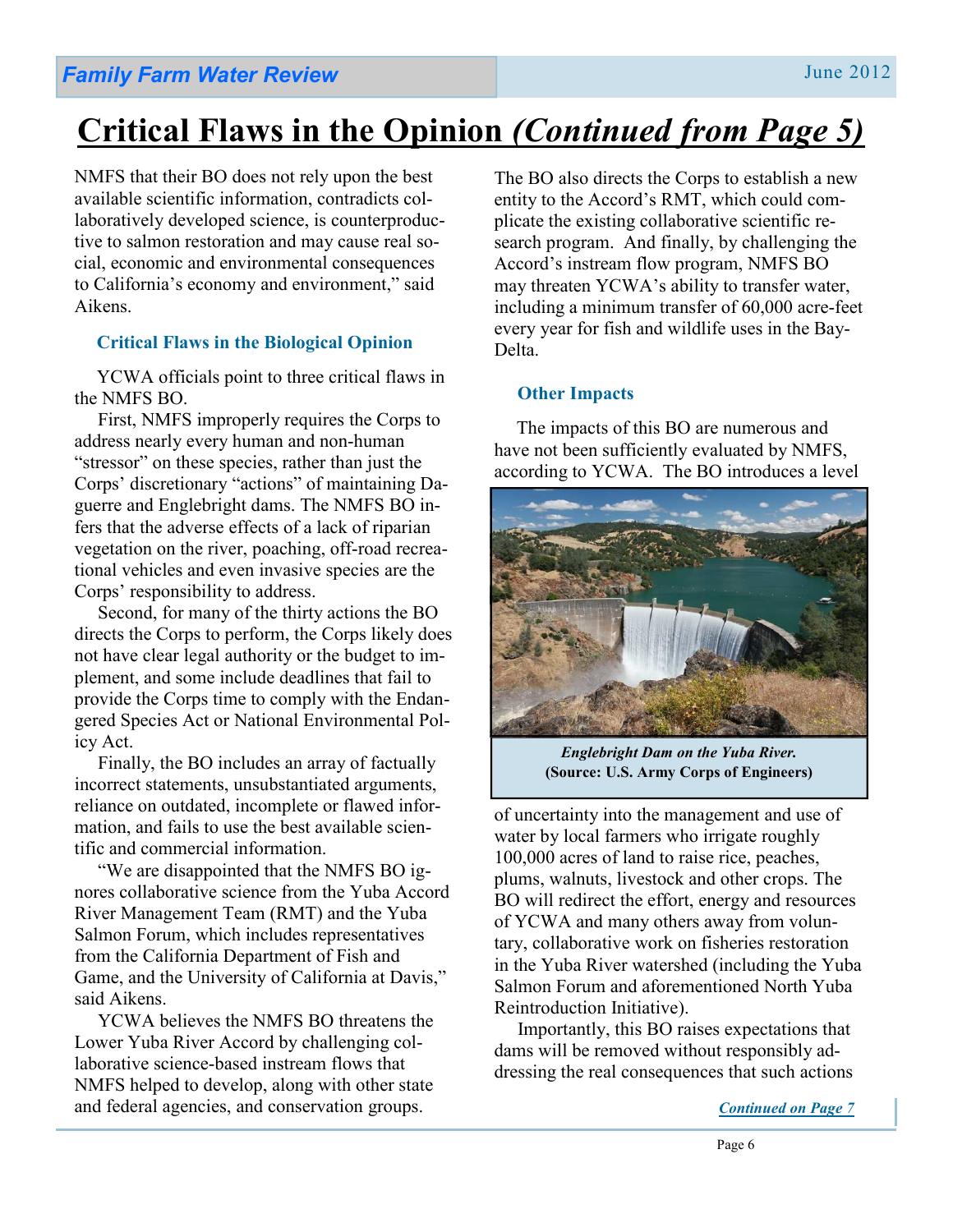Page 7

### **Other Impacts** *(Continued from Page 6)*

could have upon California's economy and environment.

 For example, Englebright Reservoir contains 28 million cubic yards of contaminated mining debris that would need to be removed so it wouldn't be released into the Yuba, Feather and Sacramento Rivers, and the Bay-Delta, creating an unacceptable flood risk and environmental

catastrophe. Arsenic, mercury and other chemicals are believed to be in the massive amount of debris.

 "Flood protection, farming, and recreation are essential to our economy", said Ms Griego. "It is unfortunate NMFS chose to direct the Corps to take actions that could impact these essential activities without considering real alternatives that would have a greater chance of success. Our community deserves to know how much these actions would cost, what social and environmental impacts they would have, and whether California would benefit from them."

not their existence – a whole new dose of uncertainty will be injected into Western water management," said Dan Keppen, executive director of the Family Farm Alliance.

### **California Politicians Weigh In**

U.S. Rep. Wally Herger, whose district includes this area, recently sent a letter to NOAA

> and NMFS, taking the agencies to task for the approach used in determining its dam removal stance.

> "In what appears to be predetermined, and thus questionable, the opinion's stated preference is for the removal of Englebright Dam," wrote Mr. Herger. "Instead, the opinion should have focused on potential effects to federally listed fish species and their designated critical habitat that would result from Corps' proposed action, namely the ongoing operation and maintenance of Englebright Dam."

 Mr. Herger called the regulatory uncertainty and social,

**Implications for Other Water Users**

Of importance to water users throughout the Western U.S. is the "effects analysis" contained in the NMFS BO, which improperly includes effects of the ongoing existence of Corps dams as effects of the proposed action. Including effects of ongoing existences of dams as "project effects" conflicts with Ninth Circuit Court precedent and another BO prepared by NMFS in 2009 for the Operations Criteria and Plan (OCAP).

 "If federal fisheries agencies start treating the effects of existence of dams as effects of proposed actions – especially if the proposed action is just operations and maintenance of dams and

economic and environmental consequences from this BO "unacceptable."

 "I will look forward to your prompt reply explaining how your plan to address the serious process and substance deficiencies in this opinion," his letter concluded.

Colusa County Supervisor Kim Vann, candidate for Congress in California's new 3rd district – which includes parts of Yuba County - also weighed in on the matter.

 "I agree with Congressman Herger that the consequences of this biological opinion are unacceptable, and strongly support his efforts to ensure that clear answers as to how this decision

*Continued on Page 8*

*U.S. Representative Wally Herger*  **(Source: Rep. Wally Herger)**